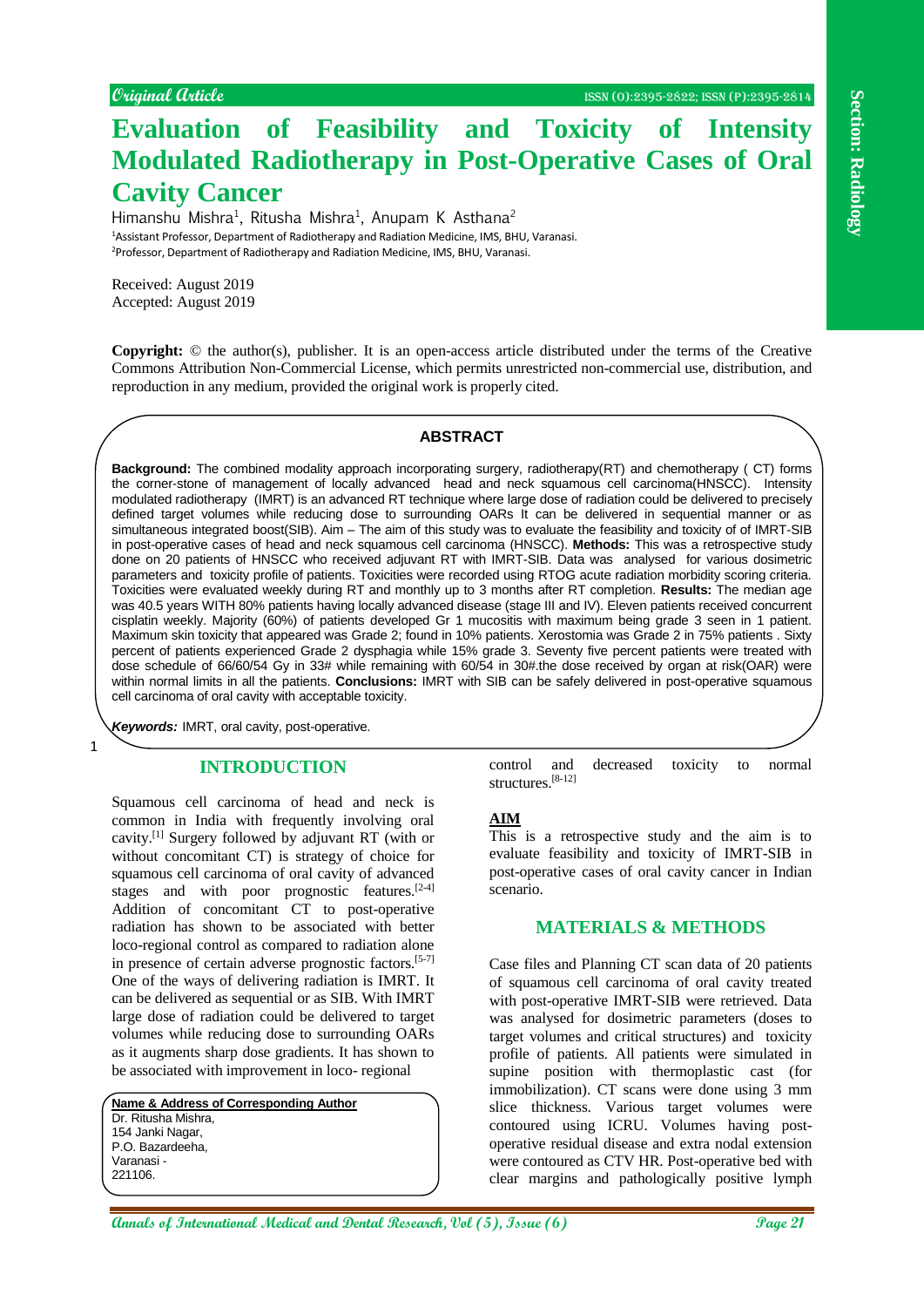## **Mishra et al; Post-Operative Intensity Modulated Radiotherapy in Oral Cavity Cancer**

node stations without ENE were considered as CTV IR while areas for elective irradiation were considered as CTV LR. PTV was drawn by giving 7 mm margin to CTV. OARs were contoured using RTOG guidelines. Spinal cord, PRV cord, Brainstem and bilateral parotids were important OARs contoured. Toxicities were recorded using RTOG/ CTC criteria. All techniques were generated using the ECLIPSE Planning System and treatment was delivered with 6-MV linear accelerator. Patients were treated with IMRT- SIB technique. Toxicities were evaluated weekly during RT and monthly up to 3 months after RT completion.

| Table 1: Patient characteristics (n=20) |                  |  |
|-----------------------------------------|------------------|--|
| <b>Factors</b>                          | $\mathbf{n}(\%)$ |  |
| Age(yrs)                                |                  |  |
| <40                                     | $10(n=50)$       |  |
| >40                                     | $10(n=50)$       |  |
| <b>Gender</b>                           |                  |  |
| Male                                    | $18(n=90)$       |  |
| Female                                  | $2(n=10)$        |  |
| <b>KPS</b>                              |                  |  |
| 90                                      | $14(n=70)$       |  |
| 80                                      | $06(n=3)$        |  |
| T stage                                 |                  |  |
| T <sub>1</sub>                          | $4(n=20)$        |  |
| $\overline{12}$                         | $8(n=40)$        |  |
| T3                                      | $4(n=20)$        |  |
| T <sub>4</sub>                          | $4(n=20)$        |  |
| N stage                                 |                  |  |
| N <sub>0</sub>                          | $6(n=30)$        |  |
| N1                                      | $2(n=10)$        |  |
| N2                                      | $12(n=60)$       |  |
| <b>TNM</b> stage                        |                  |  |
| I                                       | $0(n=0)$         |  |
| $\mathbf I$                             | $4(n=20)$        |  |
| Ш                                       | $2(n=10)$        |  |
| IV                                      | $14(n=70)$       |  |

# **RESULTS**

| Table 2: Dosimetric parameters for organ at risk |                         |                             |  |
|--------------------------------------------------|-------------------------|-----------------------------|--|
| Organ at                                         | Dose                    | <b>Constraints achieved</b> |  |
| risk                                             | constraints             |                             |  |
|                                                  | given                   |                             |  |
| Spinal Cord                                      | $Dmax < 45$ Gy          | Median Dmax-41Gy            |  |
|                                                  |                         | Range Dmax: 35-44Gy         |  |
| PRV Cord                                         | $Dmax < 50$ Gy          | Median Dmax-44.5Gy          |  |
|                                                  |                         | Range Dmax:38-48Gy          |  |
| <b>Brainstem</b>                                 | $Dmax < 54$ Gy          | Median Dmax-33.5Gy          |  |
|                                                  |                         | Range Dmax:6-50Gy           |  |
| Rt Parotid                                       | Dmean $< 26 \text{ Gy}$ | Median Dmean-26 Gy          |  |
|                                                  |                         | Range Dmean: 15Gy-53Gy      |  |
| Lt Parotid                                       | Dmean $< 26 \text{ Gy}$ | Median Dmean-26Gy           |  |
|                                                  |                         | Range Dmean:14-62Gy         |  |

The median age was 40.5 years and half of the patients were having age less than 40 years. Majority (90%) were male. Seventy percent of patients were having Karnofsky Performance Status (KPS) 90 and 80% patients had locally advanced disease (stage III and IV). Various patient and tumour related characteristics are explained in [Table 1]. Two different IMRT-SIB dose schedules were used for

**And Solution** (We are considered as CIV and Solution (CV) and COV and COV and COV and COV and COV and COV and COV and COV and COV and COV and COV and COV and COV and COV and COV and COV and COV and COV and COV and COV an RT delivery. Seventy five percent patients were treated with dose schedule of PTV HR receiving 66Gy/33#, PTV IR 60Gy/33# and PTV LR 54Gy/33# while others (25%) with PTV HR receiving 60Gy/30# and PTV LR 54Gy/30#. Ninety five percent of all the PTVs were covered by 95% isodose atleast. The maximum dose received by each OAR was within the limit of its constraint prescribed [Table 2]. Eleven patients received concurrent chemotherapy (Inj cisplatin 35-40mg/m2). There was no toxicity related treatment interruption during RT. Regarding toxicities, no Grade 4 toxicity was recorded. The toxicity profile of patients is summarized in [Table 3]. Majority (60%) of patients developed Gr 1 mucositis. Grade 3 was maximum observed mucositis and found in only one patient (developed during 5th week of treatment) while grade 2 mucositis developed in 35% patients.. Maximum skin toxicity appeared was Grade 2; found in 10% patients. Grade 2 skin toxicity developed in 6th week of treatment in both the patients. Maximum developed xerostomia was Grade 2 (75% patients); developed in  $5<sup>th</sup>$  week of RT. Sixty percent of patients experienced Grade 2 dysphagia while 15% grade 3. Grade 3 was maximum seen dysphagia which occurred during 4th week of treatment.

| Table 3: Toxicity profile of patients |                             |  |
|---------------------------------------|-----------------------------|--|
| <b>Toxicity</b>                       | $n\left(\frac{6}{6}\right)$ |  |
| <b>Mucositis</b>                      |                             |  |
| Grade 3                               | 1(5%)                       |  |
| Grade 2                               | 7(35%)                      |  |
| Grade 1                               | 12(60%)                     |  |
| <b>Skin Reactions</b>                 |                             |  |
| Grade 2                               | 2(10)                       |  |
| Grade 1                               | 18(90)                      |  |
| <b>Xerostomia</b>                     |                             |  |
| Grade 2                               | $15(n=75)$                  |  |
| Grade 1                               | $5(n=25)$                   |  |
| Dysphagia                             |                             |  |
| Grade 3                               | 3(15)                       |  |
| Grade 2                               | 12(60)                      |  |
| Grade 1                               | 5(25)                       |  |

# **DISCUSSION**

Radiotherapy planning in head and neck region is challenging as tumour may lie close to various critical structures whose radiation tolerance has to be respected without compromising adequate tumour coverage. With standard conventional RT it is very difficult to meet this challenge, however with the use of IMRT these goals can be achieved in most of the clinical scenarios. It is a well known fact in HNSCC that there is decreased probability of tumour control with increase in overall treatment time. This phenomenon occurs due to accelerated repopulation of tumour cells. Therefore it is imperative to complete the treatment in the stipulated time so as to avoid this tumour repopulation. So it is very important to avoid treatment interruptions during a